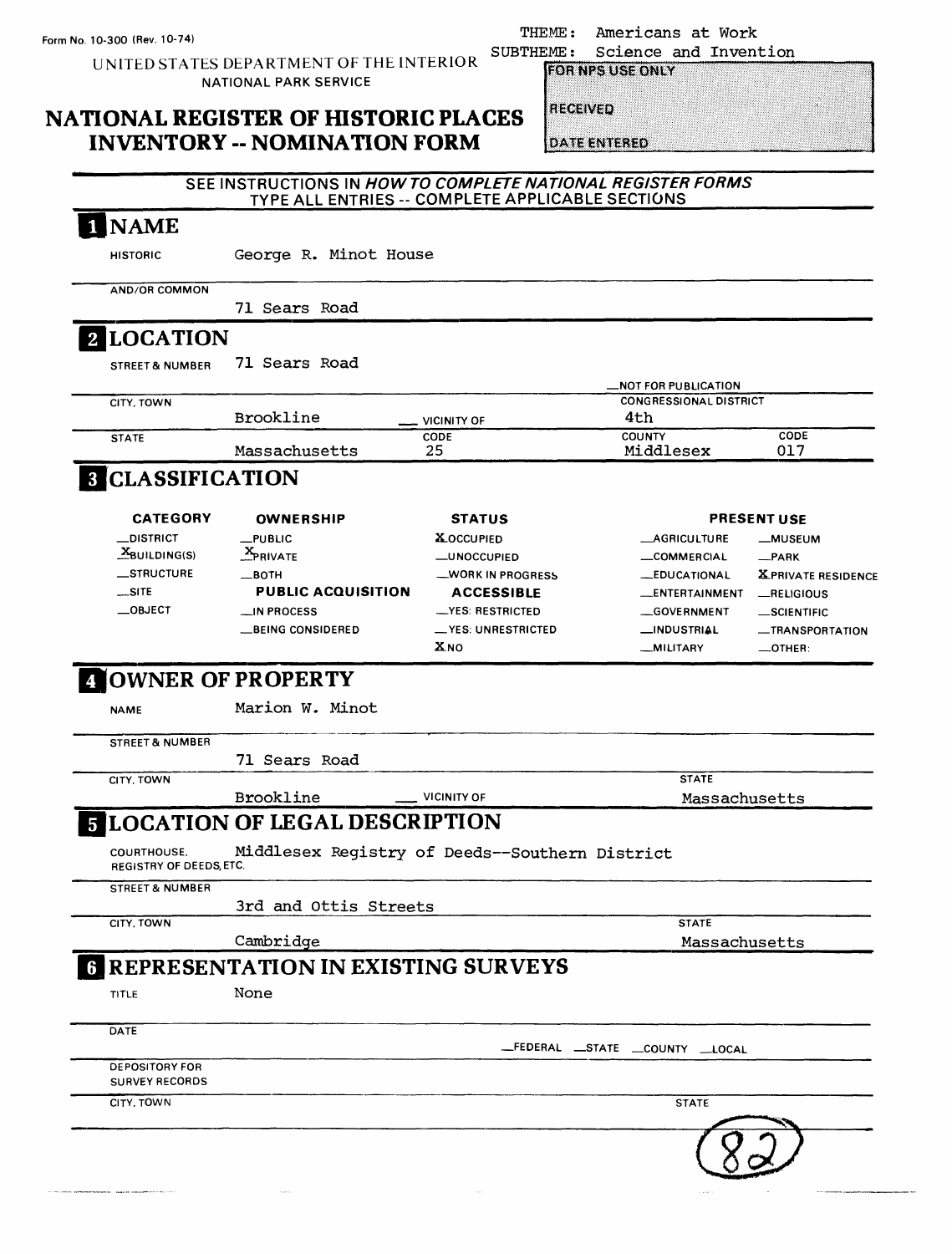# **DESCRIPTION**

| <b>CONDITION</b> |                          | <b>CHECK ONE</b> | <b>CHECK ONE</b>        |              |
|------------------|--------------------------|------------------|-------------------------|--------------|
| XXEXCELLENT      | __DETERIORATED           | XXUNALTERED      | <b>XX</b> ORIGINAL SITE |              |
| GOOD GOOD        | $_{-}$ RUINS             | __ALTERED        | __MOVED                 | <b>DATE_</b> |
| $-FAIR$          | (Unrestored) __UNEXPOSED |                  |                         |              |

DESCRIBETHE PRESENT AND ORIGINAL (IF KNOWN) PHYSICAL APPEARANCE

71 Sears Road, the George R. Minot House in Brookline, Massachusetts, is a two and one half story brick house. Attached to the main block is a one and one half story kitchen. The architect, builder, and date of construction are unknown, but it was probably built in the 1920's. Architecturally the house is a 20th century venacular example of the Colonial Revival style, In itself the building does not appear to be of architectural importance and it is not noted in the standard texts on Boston architecture. Features of the house are two end chimneys, a hip roof with dormer windows, and a pedimented portico.

George R. Minot lived at 71 Sears Road from approximately 1929 until his death in 1950. His widow and daughter continued to occupy the residence as of 1975.

The integrity of the property is whole. No changes or alterations have been made to the building since the Minot period. There are no intrusions.

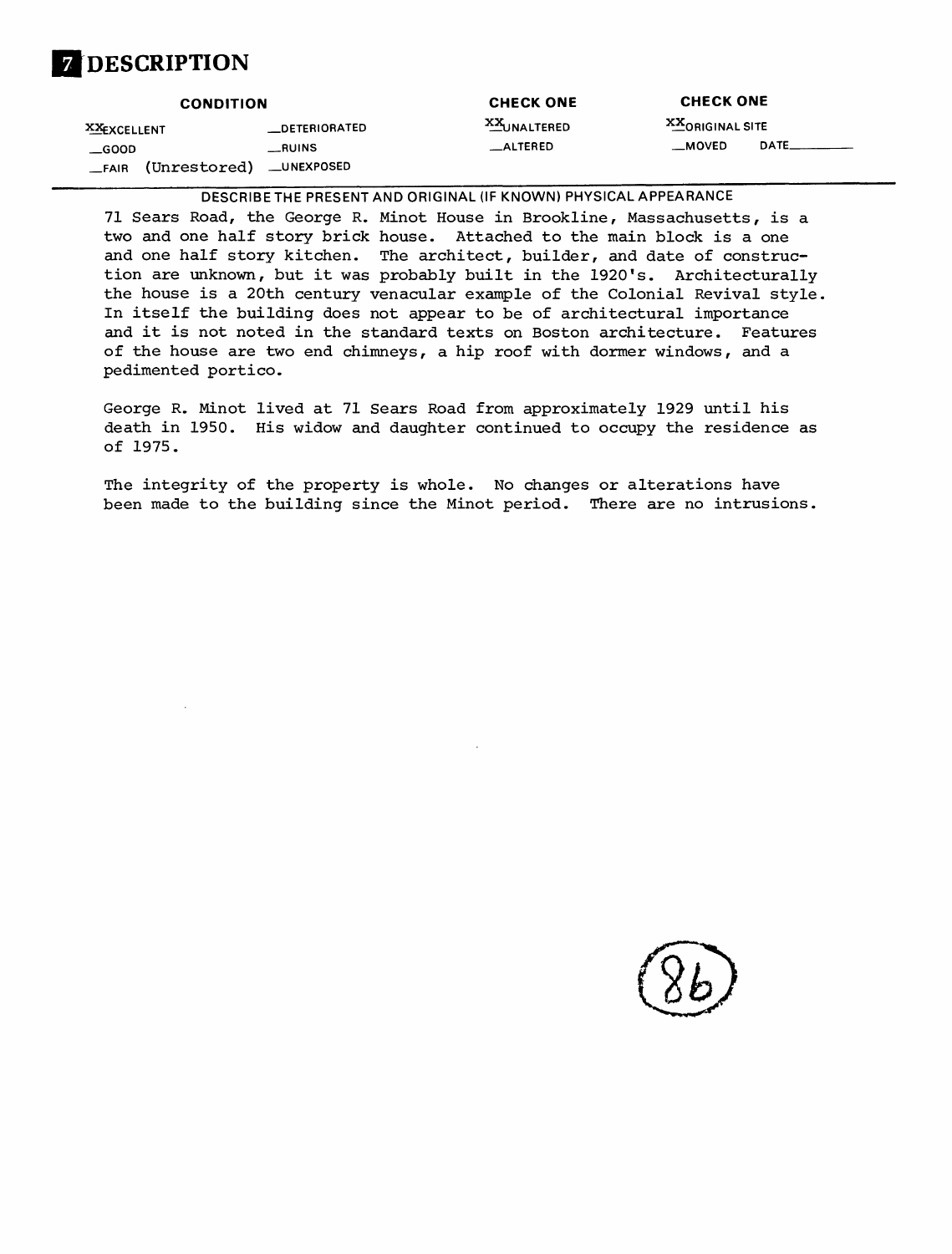# **[1 SIGNIFICANCE**

| <b>PERIOD</b>        |                               | AREAS OF SIGNIFICANCE -- CHECK AND JUSTIFY BELOW |                               |                          |
|----------------------|-------------------------------|--------------------------------------------------|-------------------------------|--------------------------|
| -PREHISTORIC         | <b>ARCHEOLOGY-PREHISTORIC</b> | COMMUNITY PLANNING                               | <b>LANDSCAPE ARCHITECTURE</b> | RELIGION                 |
| $-1400-1499$         | _ARCHEOLOGY-HISTORIC          | CONSERVATION                                     | $-LAW$                        | <b>X</b> SCIENCE         |
| $-1500-1599$         | <b>AGRICULTURE</b>            | $-CONOMICS$                                      | <b>LLITERATURE</b>            | SCULPTURE                |
| $-1600-1699$         | <b>ARCHITECTURE</b>           | $E$ DUCATION                                     | _MILITARY                     | SOCIAL/HUMANITARIAN      |
| _1700-1799           | $-ART$                        | <b>ENGINFERING</b>                               | __MUSIC                       | $-$ THEATER              |
| $-1800-1899$         | COMMERCE                      | EXPLORATION/SETTLEMENT                           | _PHILOSOPHY                   | _TRANSPORTATION          |
| _ <sup>X</sup> 1900- | $\equiv$ COMMUNICATIONS       | __INDUSTRY                                       | _POLITICS/GOVERNMENT          | $\equiv$ OTHER (SPECIFY) |
|                      |                               | $\equiv$ INVENTION                               |                               |                          |
|                      |                               |                                                  |                               |                          |

#### **SPECIFIC DATES 1929-1950 BUILDER/ARCHITECT unknown**

### **STATEMENT OF SIGNIFICANCE**

George Richards Minot, pathologist, was born December 2, 1885, in Boston, Massachusetts. Medicine was a tradition in the Minot family. George's father was a Boston physician and he also taught at the Massachusetts Institute of Technology. Minot's great-grandfather, James Jackson, had been a co-founder of the Massachusetts General Hospital. Minot's interest in the biological sciences began when he was a boy. Because of his delicate health his parents took him to Florida and California during the winters. There he read books on natural history and put together flora and fauna collections. Minot received his elementary and secondary education in Boston private schools. He then entered Harvard, where he graduate cum laude in the 1908. After traveling for a year with friends in Europe, he returned to Harvard where he earned his M.D. in 1912.

After graduating from Harvard Medical School Minot interned for sixteen months at the Massachusetts General Hospital and then joined the staff of the Johns Hopkins Hospital in Baltimore as an assistant resident physician. During these years in addition to his staff duties Minot developed a strong interest in the relationship between diet and disease. While at the Massachusetts General Hospital as an intern he initiated his research activities by keeping precise dietary histories of patients suffering from anemia. While at Johns Hopkins he worked in the physiology laboratory on the problems of blood coagulation.

In 1915 Minot returned to Boston, where he continued his research on blood disorders while working as a staff physician at the Massachusetts General Hospital. In 1917 he moved to the Collis P. Huntington Memorial Hospital. In 1921 together with other doctors Minot formed a group practice. The group practice, which brought together physicians with various specialities, was one of the first of its type in the United States. In 1923 Minot was appointed chief of the medical services at Huntington, a position he held until 1928. During his years at Huntington Minot conducted the research on anemia on which his fame rests. In 1928 he became chief of the Thorndike Memorial Laboratory and chief of Medical Service at Boston City Hospital. The Thorndike laboratory was the first clinical research facility in a municipal hospital. Minot remained director of the Thorndike laboratory until 1948, when failing health forced him to resign. From 1918 to 1948 Minot also taught at Harvard's School of Medicine, reaching the



(Continued)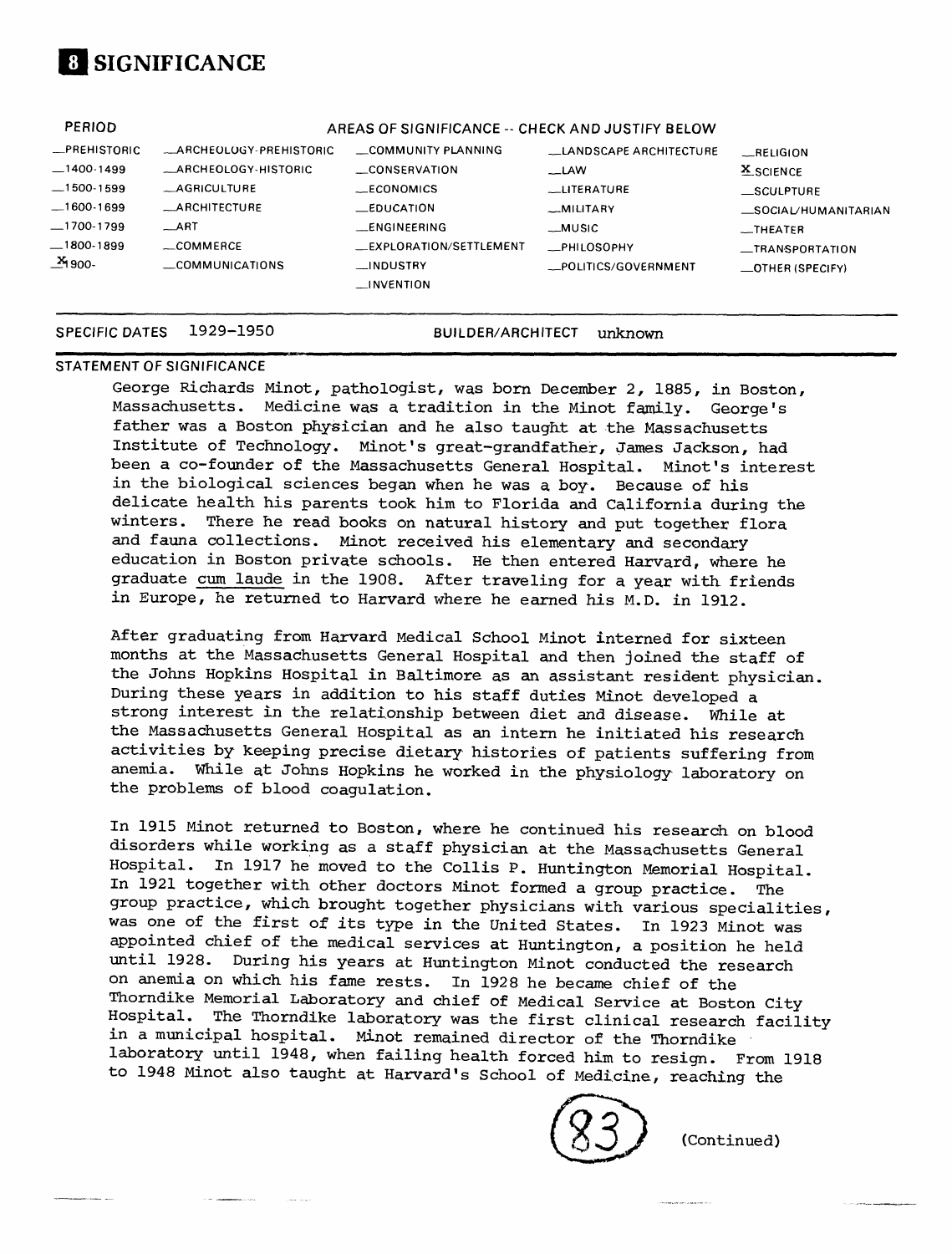## **MAJOR BIBLIOGRAPHICAL REFERENCES**

"George Richards Minot," Dictionary of American Biography, Supplement Four,<br>(New York, 1974).

Francis Minot Rackemann, <u>The Inquisitive Physician: The Life and Times of George Richards Minot, (Cambridge, 1956)</u> George Richards Minot, (Cambridge, 1956).<br>Richard H. Shyrock, <u>American Medical Research Past and Present</u>, (New York, 1947).

## **JGEOGRAPHICAL DATA**

ACREAGE OF NOMINATED PROPERTY **leSS than One**  UTM REFERENCES



**VERBAL BOUNDARY DESCRIPTION**

|                                                                          |                                                                  |                          | LIST ALL STATES AND COUNTIES FOR PROPERTIES OVERLAPPING STATE OR COUNTY BOUNDARIES                                              |
|--------------------------------------------------------------------------|------------------------------------------------------------------|--------------------------|---------------------------------------------------------------------------------------------------------------------------------|
| <b>STATE</b>                                                             | CODE                                                             | COUNTY                   | CODE                                                                                                                            |
| <b>STATE</b>                                                             | CODE                                                             | <b>COUNTY</b>            | CODE                                                                                                                            |
| <b>IT FORM PREPARED BY</b>                                               |                                                                  |                          |                                                                                                                                 |
| NAME / TITLE                                                             |                                                                  |                          |                                                                                                                                 |
| James Sheire, Historian                                                  |                                                                  |                          |                                                                                                                                 |
| <b>ORGANIZATION</b>                                                      |                                                                  |                          | DATE                                                                                                                            |
| Historic Sites Survey, National Park Service                             |                                                                  |                          | August 1975                                                                                                                     |
| <b>STREET &amp; NUMBER</b>                                               |                                                                  |                          | <b>TELEPHONE</b>                                                                                                                |
| 1100 L Street NW.<br>CITY OR TOWN                                        |                                                                  |                          | 202-523-5464                                                                                                                    |
| Washington                                                               |                                                                  |                          | <b>STATE</b>                                                                                                                    |
|                                                                          |                                                                  |                          | D.C. 20240                                                                                                                      |
| <b>IN STATE HISTORIC PRESERVATION OFFICER CERTIFICATION</b>              |                                                                  |                          |                                                                                                                                 |
|                                                                          | THE EVALUATED SIGNIFICANCE OF THIS PROPERTY WITHIN THE STATE IS: |                          |                                                                                                                                 |
| NATIONAL X                                                               |                                                                  | $STATE$ <sub>-----</sub> | LOCAL                                                                                                                           |
|                                                                          |                                                                  |                          | As the designated State Historic Preservation Officer for the National Historic Preservation Act of 1966 (Public Law 89-665). I |
| criteria and procedures set forth by the National Park Service.          |                                                                  |                          | hereby nominate this property for inclusion in the National Register and certify that it has been evaluated according to the    |
| FEDERAL REPRESENTATIVE SIGNATURE                                         |                                                                  |                          |                                                                                                                                 |
| <b>TITLE</b>                                                             |                                                                  |                          | DATE                                                                                                                            |
| <b>EOR NPS USE ONLY</b>                                                  |                                                                  |                          |                                                                                                                                 |
| I HEREBY CERTIFY THAT THIS PROPERTY IS INCLUDED IN THE NATIONAL REGISTER |                                                                  |                          |                                                                                                                                 |
|                                                                          |                                                                  |                          | DATE                                                                                                                            |
| DIRECTOR, OFFICE OF ARCHEOLOGY AND HISTORIC PRESERVATION                 |                                                                  |                          |                                                                                                                                 |
| ATTEST:                                                                  |                                                                  |                          | DATE                                                                                                                            |
| <b>KEEPER OF THE NATIONAL REGISTER</b>                                   |                                                                  |                          |                                                                                                                                 |
|                                                                          |                                                                  |                          |                                                                                                                                 |
|                                                                          |                                                                  |                          |                                                                                                                                 |
|                                                                          |                                                                  |                          |                                                                                                                                 |
|                                                                          |                                                                  |                          |                                                                                                                                 |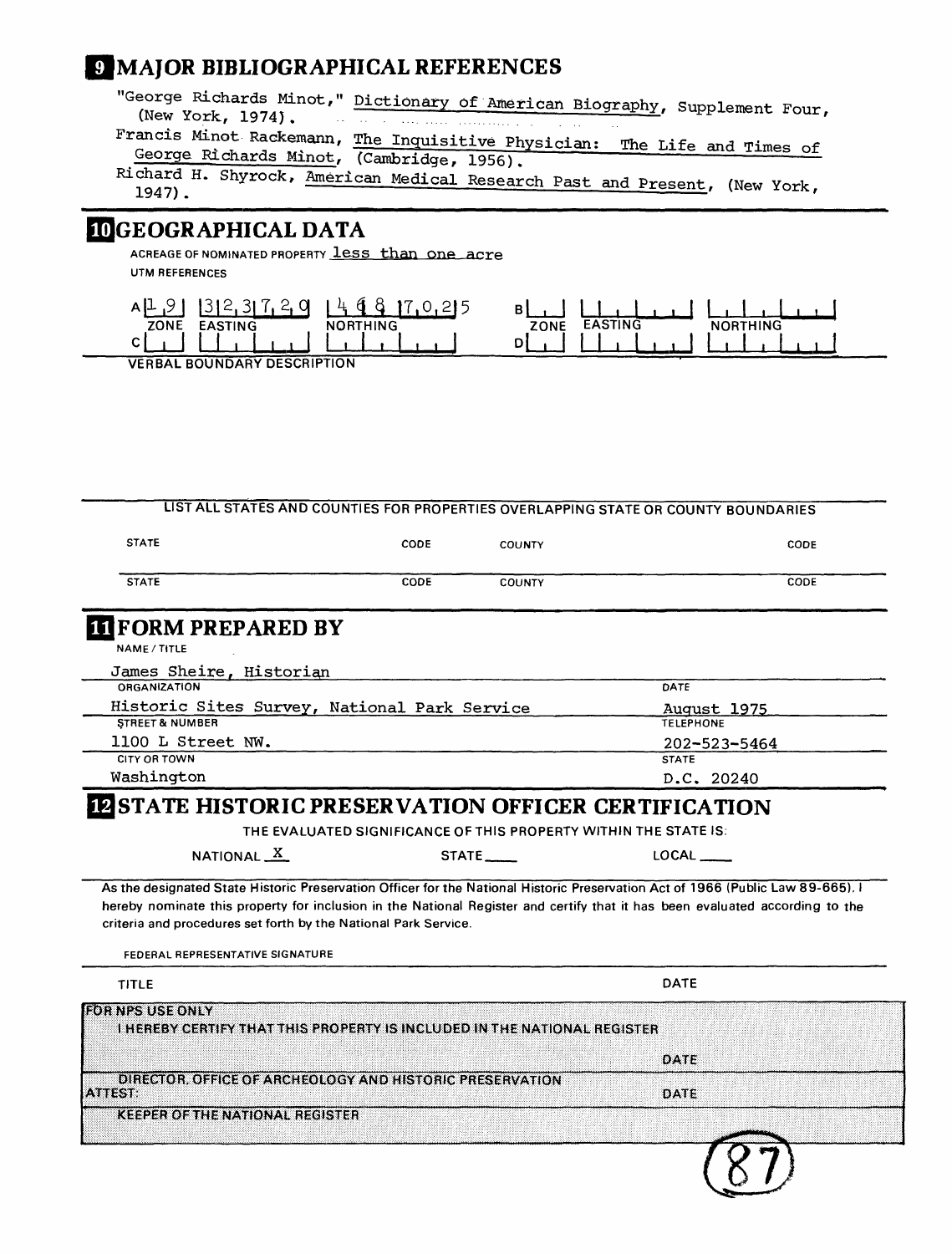### **UNITED STATES DEPARTMENT OF THE IN IERIOR NATIONAL PARK SERVICE**

**FOR NPS USE ONLY** 

**RECEIVED** 

DATE ENTERED

## **NATIONAL REGISTER OF HISTORIC PLACES INVENTORY -- NOMINATION FORM**

George R. Minot House, Mass.

| CONTINUATION SHEET | <b>ITEM NUMBER</b> |  | <b>PAGE</b> |  |
|--------------------|--------------------|--|-------------|--|
|--------------------|--------------------|--|-------------|--|

rank of full professor. In 1921 Minot developed diabetes and only the discovery of insulin the following year saved his life. In 1947 he developed complications associated with the diabetes and also suffered a stroke. The illness forced him to greatly restrict his activities. He died three years later on February 24, 1950.

From his days as a young intern at the Massachusetts General Hospital until his retirement as director of the Thorndike laboratory in 1948, George Minot's major research interest was the study of diseases related to the blood. One blood related disease that especially interested him was anemia, a physiological condition in which the hemoglobin carried by the blood's red cells is reduced below normal. The causes of anemia vary widely depending on the underlying congenital condition or acquired disease, but a common feature of all anemia is a reduction or destruction of the red cells that contain hemoglobin. Minot's research on anemia began while he was an intern. In 1912-13 he studied the diets of a patient suffering from pernicious anemia, at the time almost always fatal, and speculated that there might be a relationship between diet and the disease. After returning to Boston from Johns Hopkins and assuming clinic duties, Minot observed that in patients suffering from pernicious anemia the removal of the spleen brought an increase in the number of red blood cells which in turn resulted in an improvement in the patient. Minot correctly suspected that anemia was not only related to diet but also the quantity of red blood cells in blood plasma. During World War I Minot investigated an alarming increase of anemia among workers at a New Jersey munitions plant. He discovered that the workers blood contained abnormally high amounts of TNT and that the TNT acted as a poison that killed red blood cells thus causing the anemic condition. This finding was further proof of a relationship between the red blood cells and anemia. By the beginning of the 1920's Minot was certain that there was a connection between the quantity of red blood cells and anemia, but he did not know how the reduced production of red blood cells could be corrected.

At about this time Minot read of experiments being conducted by George H. Whipple in Rochester, New York. Whipple had bled dogs and then fed them a diet rich in liver. After a few weeks Whipple discovered that the dogs had quickly regained normal red cell and hemoglobin levels. Minot, remembering his early studies of diet and anemia, immediately decided to experiment with the diets of patients suffering from pernicious anemia. In 1926, together with his colleague William Murphy, Minot announced that by feeding patients a diet of milk, meat, and liver at a rate of one half pound a day, pernicious anemia could be cured. Later research proved that the substance in the liver which caused the bone marrow to produce the required red blood cells was vitamin B 12. The discovery of a

(Continued)